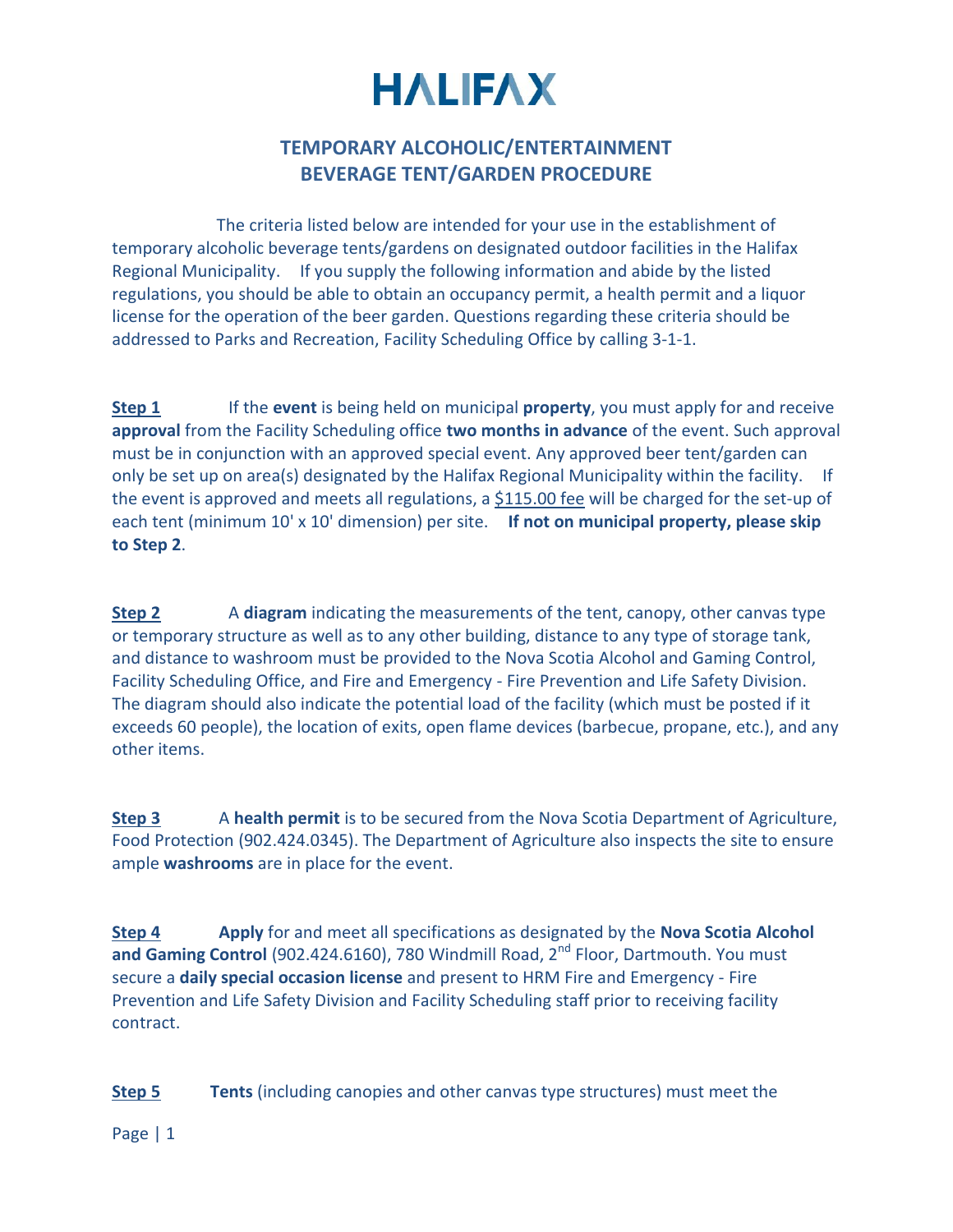requirements of the NFPA #701, 'Standard Method of Fire Tests for Flame-Resistant Textiles & Films'. Please submit documentation to Fire and Emergency - Fire Prevention and Life Safety Division stating the tent to be used meets with this standard. All exits and access to exits shall be fully maintained by the applicant at all times while tents are occupied by the public. All tents must be approved by Fire and Emergency - Fire Prevention and Life Safety Division. An application may be obtained from the Fire Prevention & Life Safety office:

7 Mellor Ave., Suite 10, Dartmouth, NS 902.490.5546

Fire & Emergency also issues **Occupancy Permits** for the event.

**Step 6** The **electrical system** in a tent (or canopy or canvas type structure) or air-supported structure shall be maintained and operated in a safe manner. Portable electrical systems will be inspected for fire hazards, and defects must be corrected before the tent (or canopy or canvas type structure) or air-supported structure is occupied by the public. Power is to be the responsibility of the applicant and the applicant is to make arrangements with Nova Scotia Power Corporation. The special event form for electrical installations must be filled out and signed by a certified electrician. The applicant is responsible for all charges for this procedure. The electrical system and equipment in a tent or an air-supported structure, including electrical fuses, and switches shall be inaccessible to the public. Cables on the ground in areas used by the public in a tent or air supported structure shall be placed in trenches or protected by covers to prevent damage from pedestrian traffic. Ensure there is enough power supply for the appliances to be run from it. Any temporary lightening must be placed out of reach and be free from shock hazards.

**Step 7** Open flame devices shall not be permitted in a tent or air-supported structure while it is occupied by the public. All propane equipment and appliances, including barbecues, shall be C.G.A. approved and installed and maintained according to plans submitted by the installer to Fire and Emergency - Fire Prevention and Life Safety Division.

All approved barbecues are **not** to be located less than 1.5 meters from any exit. Barbecues shall not accessible to the public and shall not be used inside any tent.

**Step 8 Sanitary facilities** must be provided in accordance with the Nova Scotia Department of Agriculture.

**Step 9 Smoking** is **not permitted** in the tent or air-supported structures while occupied by the public.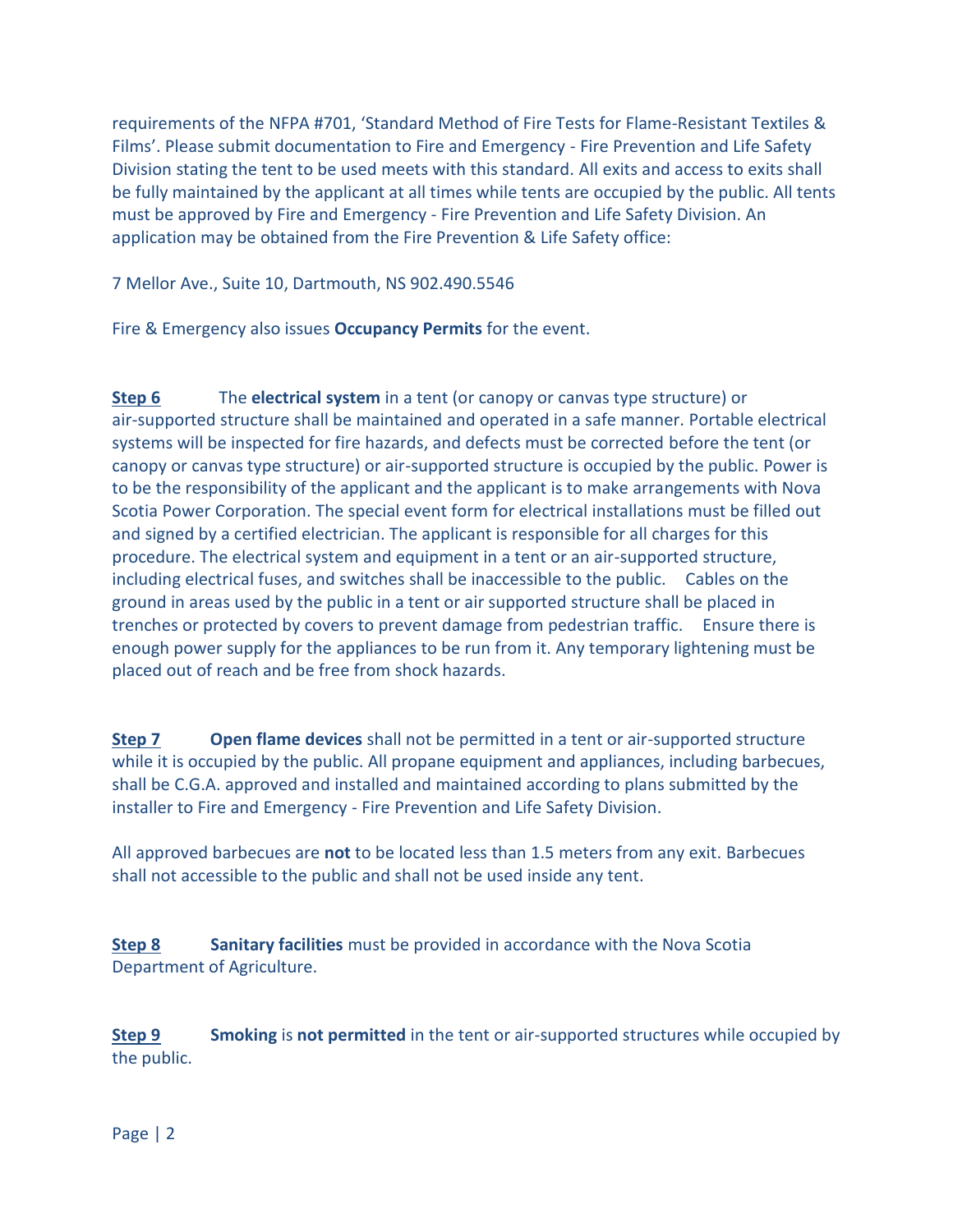## **Step 10 OCCUPANCY LOADS OVER 1000 PERSONS**

A **person** is required to be **designated to watch for fire** in tents occupied by the public for this **level of occupancy**. This person shall be familiar with all fire safety features including the fire safety plan and the condition of exits and shall patrol the area to ensure means of egress are kept clear and that regulations are enforced.

You must submit a **fire safety plan** to Halifax Regional Fire and Emergency - Fire Prevention and Life Safety Division.

It is strongly advised that in these cases a **fire prevention staff be hired** to act as Fire Watch and all associated costs with the Fire Watch are the responsibility of the applicant. An acceptable fire alarm and emergency communications system shall be provided.

**Emergency lighting** and number of **portable fire extinguishers**, based on travel distance and the particular hazard must be provided.

**Step 11 Hours of operation** cannot open before 12:00 PM (noon) and must close by 11:00 PM Monday to Sunday as per the municipality and not per Liquor Board regulations of 11:00 AM opening.

**Step 12 Area** must be properly **enclosed** with a minimum four foot high type **of fencing** that is securely installed around the complete area where beer is to be served. Fencing is to be supplied by the applicant or by the municipality at cost to the applicant (no exceptions). All openings in fencing are to line up with the exits from the tent or air-supported structure.

**Step 13** Provide and pay for any **set up and take down** in accordance with permitted time frames as granted by the municipality.

**Step 14 Provide security** as deemed necessary by the municipality, Nova Scotia Liquor Licensing Board, and other appropriate agencies during hours of operation. Tent security is the responsibility of the applicant. Any structure that remains upright overnight must be watched by security personnel to ensure the safety of the public.

**Step 15 Halifax Regional Police** must be on site for the times the beer tent is open to the public. The numbers of officers required will be determined by the Police based on the scope of the event. All costs associated with police services are the responsibility of the applicant.

Page | 3